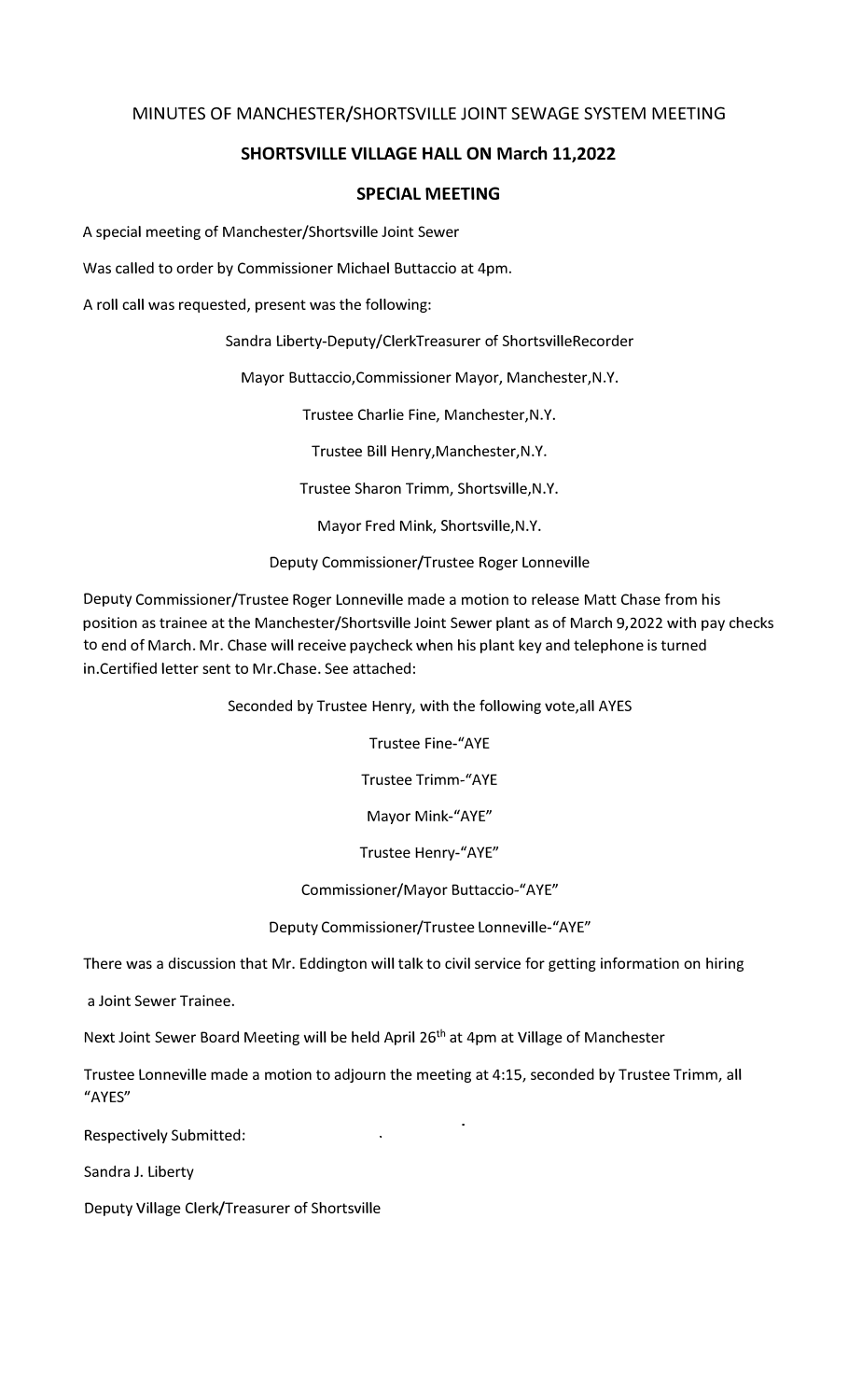#### MINUTES OF MANCHESTER/SHORTSVILLE JOINT SEWERAGE SYSTEM MEETING AT **MANCHESTER VILLAGE HALL ON February 15,2022**

| Present; Michael Buttaccio         | Commissioner /Mayor of Manchester                          |
|------------------------------------|------------------------------------------------------------|
| Fred Mink                          | Mayor of Shortsville                                       |
| Charlie Fine                       | Trustee of Manchester                                      |
| Bill Henry                         | Trustee of Manchester                                      |
| Sharon Trimm                       | Trustee of Shortsville                                     |
| Roger Lonneville                   | Deputy Commissioner/Trustee of Shortsville-ABSENT          |
| Rita Gurewitch                     | Treasurer of Joint Sewer/Village /Village Clerk Manchester |
| Gordon Eddington                   | Eddington Enviromental LLC                                 |
| Ralph Naffziger                    | Wastewater operator                                        |
| Recording Clerk: Sandra J. Liberty | Village clerk/Treasurer of Shortsville                     |

The meeting was called to order by Commissioner/Mayor of Manchester Michael Buttaccio at 4:00pm

The minutes of December 21,2021 were prepared beforehand by the Recording Clerk, a correction to the minutes. Commissioner Buttaccio wants it recorded that he seconded the motion made by Trustee Fine to have Joint Sewer minutes every week. A motion made by Trustee Henry to accept the minutes with the correction, seconded by Mayor Mink, all "AYES".

Treasurer Gurewitch presented the, Operation and Maintenance Treasurers Report, December and January a motion was made by Mayor Mink, seconded by Trustee Henry voted upon and unanimously carried, as prepared and placed on file.

The following bills were presented to the commission for their audit and were approved for payment on a motion made by Mayor Mink seconded by Trustee Trimm. Voted upon and unanimously carried.

Operation and Maintenance Abstract #8 vouchers #4010-4034, Checks #41869-4209, \$8196.30 Operation and Maintenance Abstract #9 vouchers # 4036- 4056, checks4210-4228

Mayor Mink made a motion to move monies from contingency JG 1990.4 to JG8130.460, Contract operations in the amount of \$20,000 seconded by Trustee Trimm, all "AYES"

#### Old Business;

- 1. Mr. Eddington briefed the board on the WWTP UV project at the wastewater treatment plant. Joint sewer received a grant from the Environmental Facilities Corporation (EFC) to cover approximately 75% of the estimated project cost. The funding agency requires extensive paperwork to facilitate the grant requirements. Municipal Solutions are experts in performing this work. Rita and I will be working with them as well as the project engineer thru out the progress of the construction project. Joint Sewer also received approval for a 0% interest loan that can be used to cover project expenses not covered by the agent. I'm planning to bid the project out by early March.
	- A) The project being undertaken is on behalf of the Manchester-Shortsville Joint Sewerage System (MSIS) and that work being completed is for UV disinfection.
	- B) Elliott Engineering has completed an engineering report outlining the scope and cost of the project.
	- C) The Village of Manchester will be the lead for this project and that there is an IMA between Manchester and Shortsville that governs our partnership.
	- D) The Village has adopted a \$450,000 bond resolution for this project.
	- E) The Village applied for a \$305,914 Water Quality Improvement Project (WQIP) grant in 2021 and was successful. A contract for this funding has not been executed.
	- F) The Village's local share is \$144,086(\$450,000 total project cost less \$305,914 WIQP grant)
	- G) The Village received a" hardship "letter from the NYS Environmental Facilities Corporation (EFC) dated 11/24/21 qualifying the Village for an interest-free Clean Water State Revolving Fund (CWSRF)loan. You must qualify for CWSRF funding by 3/1/23
	- H) You made need our services to complete an application to CWSRF and for closing both short-term and long-term loan with EFC for this project. We will provide a separate proposal for this Board consideration

It has been our experience that WQIPs tend to take 4 to 6 weeks (or longer) to process funds requests. This may pose a problem with Paying contractors in a timely manner and could result in the Villages using funds on hand to pay contractors and the waiting for the WQIP grant disbursement to come in. In addition, WQIP also has a 25% hold back on the final WQIP draw fund (\$76,479 and will not Be release funds until the project is fully complete. The Villages would have to front the WQIP holdback money until it could release By WQIP. Drawing grant funds directly from WQIP could put a strain on the Village's budget.

In this case, it may make sense to have pre-finance the WQIP grant. This means that EFC would finance a \$144,086 interest free AND a \$305,915 interest-bearing short-term loan with you (recent interest rates has been in the 0.59% range).

This would allow you to construct the project and then request the WQIP grant funds once construction is complete. When the grant Funds are released, they would be used to pay off the \$305,915 WQIP grant and the Villages could then close a long term 0% interest Loan for the remaining balance.

I think this would allow the Village to complete the entire project in one very smooth process and alleviate the Villages having To pay the costs of issuance and higher interest rates involved with issuing a conventional BAN for the project. Jeffery R. Smith, President, Municipal Solutions. INC.

Trustee Henry made a motion to have Municipal Solutions do our finance, seconded by Trustee Fine, voted upon. All "A YES"

- 2. Extra Compost available. There were suggestions to contact the school and also put it in our newsletter in the Spring.
- 3. The Village of Shortsville is working with Edmunds to correct the sewer unit problem.